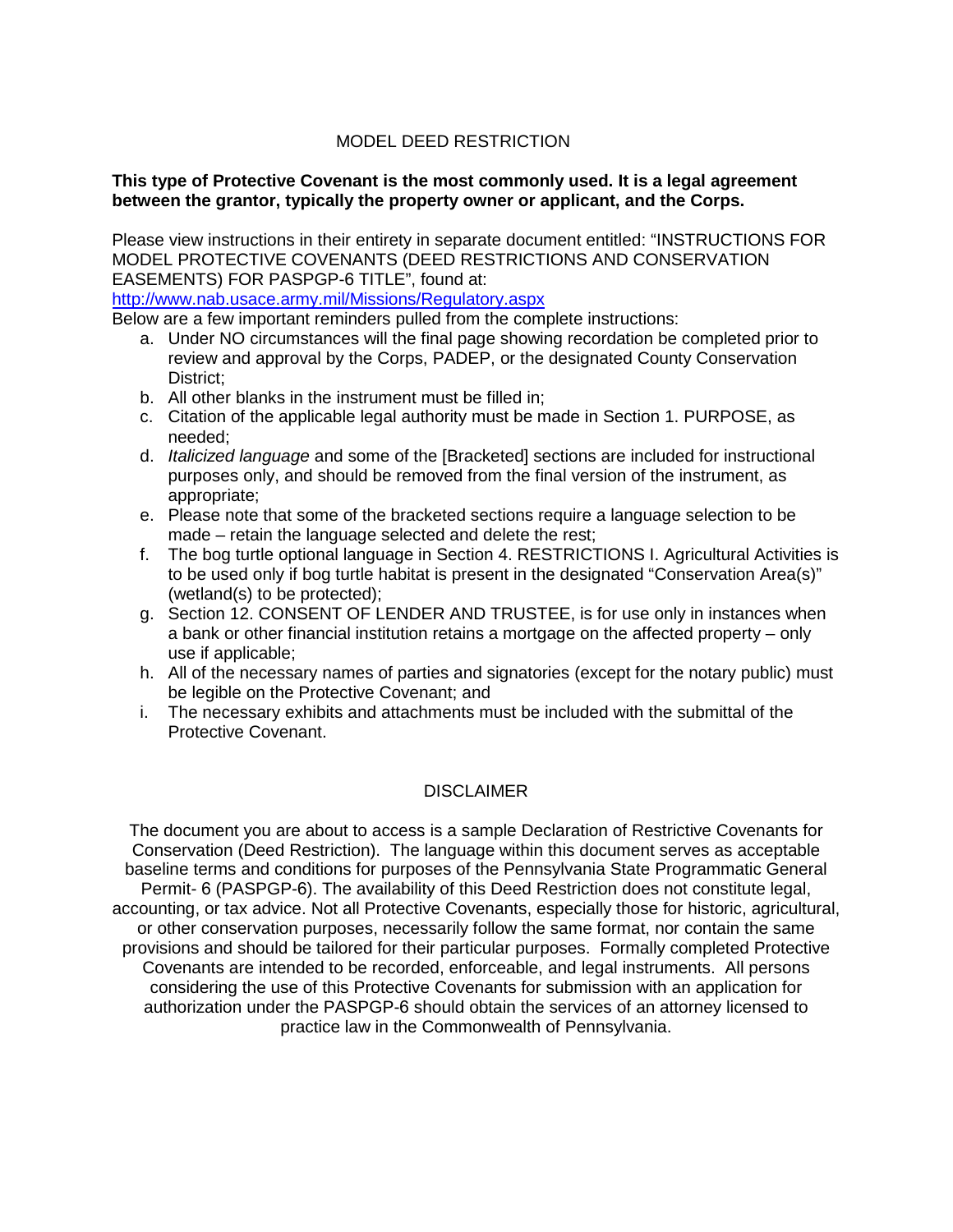#### DEED RESTRICTION FOR THE PENNSYLVANIA STATE PROGRAMMATIC GENERAL PERMIT-6 (PASPGP-6)

#### **DECLARATION OF RESTRICTIVE COVENANTS FOR CONSERVATION**

THIS DECLARATION OF RESTRICTIVE COVENANTS FOR CONSERVATION (hereinafter "Declaration") made this Click here to enter text. day of Click here to enter text., 20Click here to enter text., by *[NAME OF GRANTING LANDOWNER]* (hereinafter "Grantor");

#### WITNESSETH:

WHEREAS, Grantor is the fee simple owner of certain tracts of land located in Click here to enter text.,

and being *[USE IF APPLICABLE: a portion of]* the property conveyed to the Grantor by deed recorded in deed book *[insert LIBER FOLIO reference here]* in the land records of Click here to enter text. County, Pennsylvania, more particularly described in Exhibit(s) attached hereto and incorporated by reference, hereinafter referred to as the "Property"; and

*[\*\*NOTE TO GRANTOR: The Grantor shall prepare and attach a legal description (i.e. metes and bounds) of the Property, and if less than the whole property, also include a separate, clearly identifiable, legal description of the Conservation Area(s), all in an exhibit identified as an Exhibit A and entitled "Conservation Area(s) Boundaries" to the Declaration. In addition, the Grantor will include an Exhibit B that shall be a scaled drawing of the area(s) subject to the Declaration, and entitled "Conservation Area(s) Boundary Map". The restricted area(s) shall be clearly labeled on the plan(s) as "Conservation Area(s)" and be clearly identified by cross-hatching and/or shading/coloring. The Grantor shall also include, on the drawing, the location and extent of all known, pre-existing easements, rights of ways, utilities, drainage ditches, stormwater facilities, cattle crossings, and structures. For each such item that involves on-going or periodic operation and maintenance, a description of all anticipated and authorized maintenance work and the work boundaries for each item shall also be included on the exhibits and attachments, if necessary, and in Section 9. RESERVED RIGHTS. If legible and clearly depicted, the legal description(s) and drawing(s) can be included on one exhibit. A copy of the PASPGP-6 authorization must be attached to the document for recordation.]*

WHEREAS, the United States Army Corps of Engineers, through either its Baltimore, Philadelphia, or Pittsburgh District, Regulatory Branch, (hereinafter "Corps"), and the Grantor have agreed that the Grantor would make the portion of the Property hereinafter referred to as the "Conservation Area(s)" subject to the conservation-based covenants described in this Declaration as a condition of the attached Department of the Army Permit or verification letter issued for the *[INSERT PROJECT NAME USED FOR PERMIT APPLICATION HERE AND CORPS PERMIT NUMBER IF AVAILABLE :\_\_\_\_\_\_\_\_\_\_\_\_\_\_]*project; and

WHEREAS, the Grantor agrees to the creation of these conservation-based covenants and intends the Conservation Area(s) shall be preserved and maintained in a natural condition in perpetuity;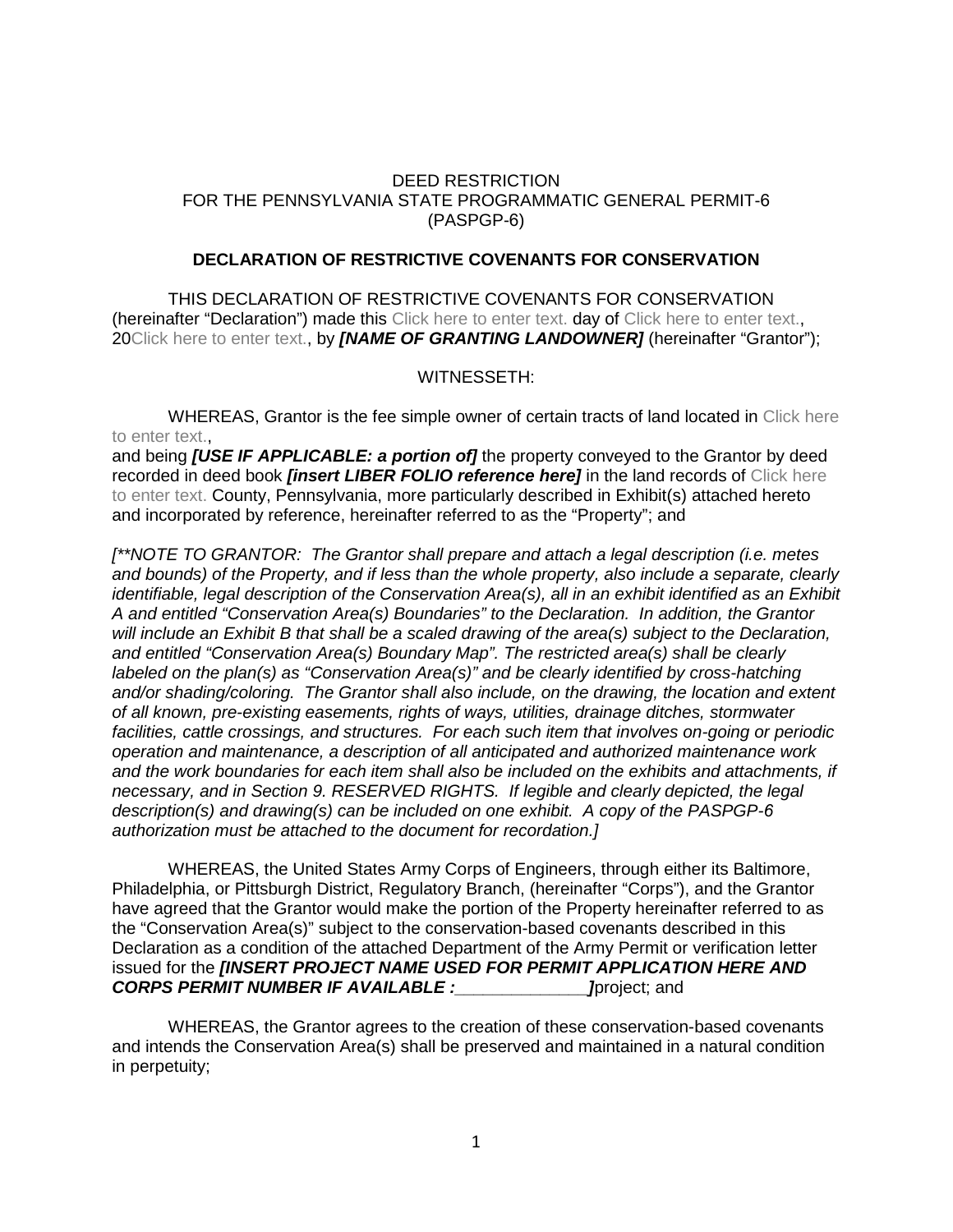NOW, THEREFORE, in consideration of the mutually-held interests in preservation of the environment, as well as the terms, conditions, and restrictions contained herein, and pursuant to the laws of the Commonwealth of Pennsylvania, Grantor does agree to the following terms and conditions:

#### 1. PURPOSE

The purpose of this Declaration of Restrictive Covenants for Conservation is:

To preserve and protect the native flora, fauna, soils, water table and drainage patterns, and other conservation values of the Conservation Area(s);

To view the Conservation Area(s) in its scenic and open condition; and in general,

To assure that the Conservation Area(s), including its air space and subsurface, will be retained in perpetuity in its natural condition as provided herein and to prevent any use of the Conservation Area(s) that will impair or interfere with its natural resource functions and values. Grantor intends that this Declaration will confine the use of the Conservation Area(s) to such activities as are consistent with the purpose of this Declaration.

#### To accomplish the purpose of this Declaration, the following rights are created in accordance with *[FOR GOVERNMENT ENTITIES, USE: Pennsylvania Statutes, Title 32, §§ 5051-5059] [FOR ALL OTHER, USE: Pennsylvania common law]:*

A. To allow the Grantor, the Corps or the Pennsylvania Department of Environmental Protection (hereinafter "PADEP") the right to enter upon the Property to inspect the Conservation Area(s) at reasonable times to monitor compliance with and otherwise enforce the terms of this Declaration; provided that, except in cases where Grantor determines that immediate entry is necessary to prevent, terminate, or mitigate a violation of this Declaration; such entry shall, when practicable, be upon reasonable prior notice to any successor or assign, and Grantor shall not unreasonably interfere with the successor's or assign's use and quiet enjoyment of the Property in accordance with the terms of this Declaration;

B. To allow the Grantor, the Corps or the PADEP to enforce the terms of this Declaration by appropriate legal proceedings in accordance with *[FOR GOVERNMENT ENTITIES, USE: Pennsylvania Statutes, Title 32 §§ 5051-5059] [FOR ALL OTHERS, USE: Pennsylvania common law]* so as to prevent any activity on or use of the Property that is inconsistent with the purpose of this Declaration and to require the restoration of such areas or features of the Conservation Area(s) that may be damaged by any inconsistent activity or use; and

C. To allow the Grantor, or their authorized representatives, to enter upon the Property and its Conservation Area(s) at reasonable times, upon prior notice to the property owner; and upon prior notice and written approval by the Corps to take any appropriate environmental or conservation management measures consistent with the terms and purposes of this Declaration, including:

- 1) Planting of regionally native vegetation (i.e. trees, shrubs, grasses and forbs); or
- 2) Restoring, altering or maintaining: the topography; hydrology; drainage; structural integrity; streambed; water quantity; water quality; any relevant feature of any stream, wetland, water body, or vegetative buffer within the Conservation Area(s).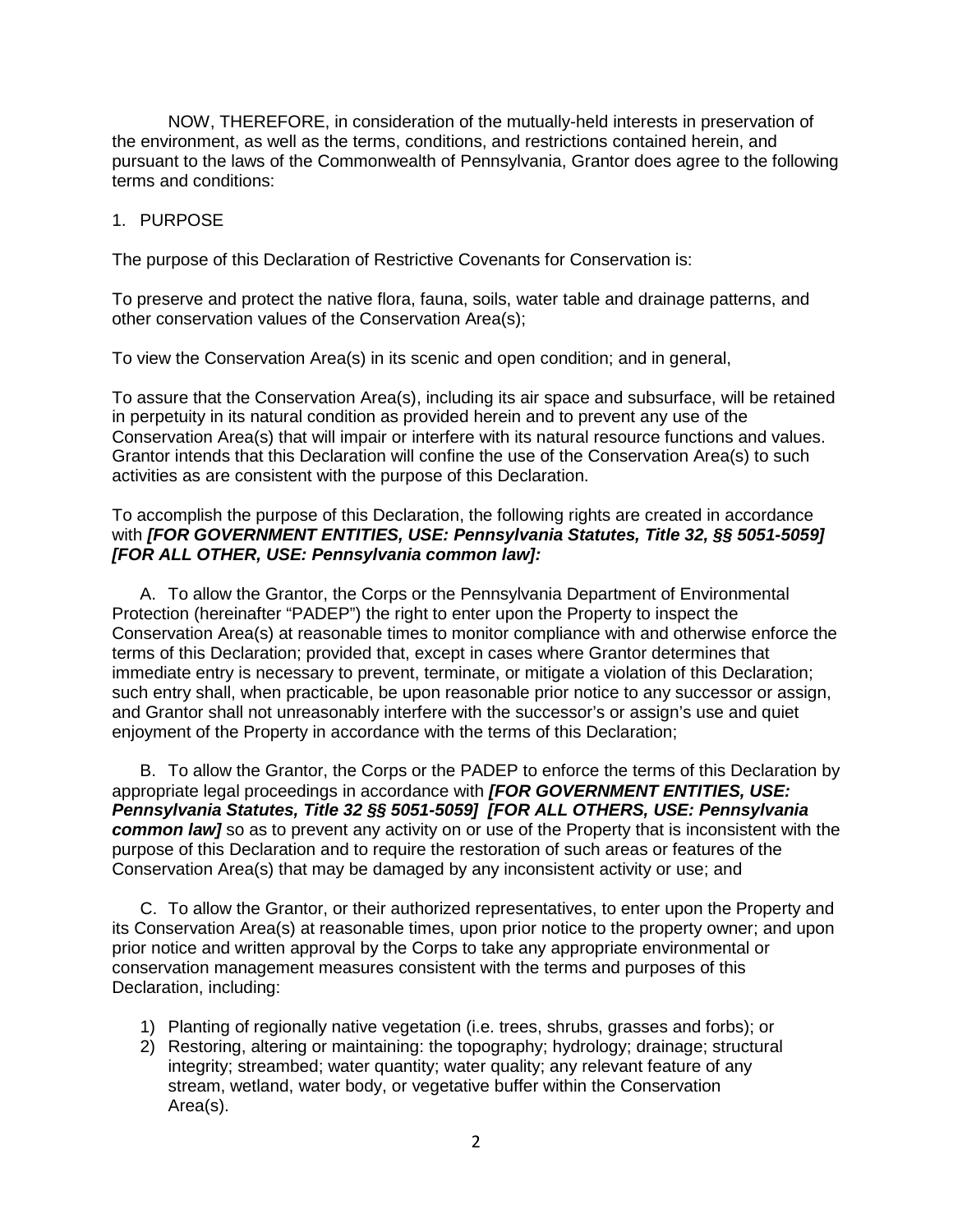# 2. DURATION

This Declaration shall remain in effect in perpetuity, shall run with the land regardless of ownership or use, and is binding upon all subsequent declarants, their heirs, executors, administrators, successors, representatives, devisees, and assigns, as the case may be, as long as said party shall have any interest in any part of the Conservation Area(s).

# 3. PERMITTED USES

This Declaration will not prevent the Grantor; subsequent property owner(s); and the personal representatives, heirs, successors, and assigns of either the Grantor or subsequent property owner from making use of the area(s) that are not expressly prohibited herein and are not inconsistent with the purpose of this Declaration.

# 4. RESTRICTIONS

Any activity in or use of the Conservation Area(s) inconsistent with the purpose of the Declaration by the Grantor; subsequent property owner(s); and the personal representatives, heirs, successors, and assigns of either the Grantor or subsequent property owner, is prohibited. Without limiting the generality of the foregoing, and except when an approved purpose under

1. PURPOSE C. above, or as necessary to accomplish mitigation approved under the aforementioned permit, the following activities and uses are expressly prohibited in, on, over, or under the Conservation Area(s), subject to all of the express terms and conditions below:

- A. **Structures.** The construction of man-made structures including but not limited to the construction, removal, placement, preservation, maintenance, alteration, or decoration of any buildings, roads, utility lines, billboards, or other advertising. This restriction does not include deer stands, bat boxes, bird nesting boxes, bird feeders, duck blinds, and the placement of signs for safety purposes or boundary demarcation;
- B. **Demolition.** The demolition of fencing structures constructed for the purpose of demarcation of the Conservation Area(s) or for public safety;
- C. **Soils.** The removal, excavation, disturbance, or dredging of soil, sand, peat, gravel, or aggregate material of any kind; or any change in the topography of the land, including any discharges of dredged or fill material, ditching, extraction, drilling, driving of piles, mining, or excavation of any kind;
- D. **Drainage.** The drainage or disturbance of the water level or the water table, except for pre-existing or approved project-related stormwater discharges and any maintenance associated with those stormwater discharges. All pre-existing or approved project-related drainage/stormwater discharge features should be shown on the accompanying plat map or approved plan and attached to this Declaration; and identified in Section 9. RESERVED RIGHTS;
- E. **Waste or Debris.** The storage, dumping, depositing, abandoning, discharging, or releasing of any gaseous, liquid, solid, or hazardous waste substance, yard waste, materials or debris of whatever nature on, in, over, or underground or into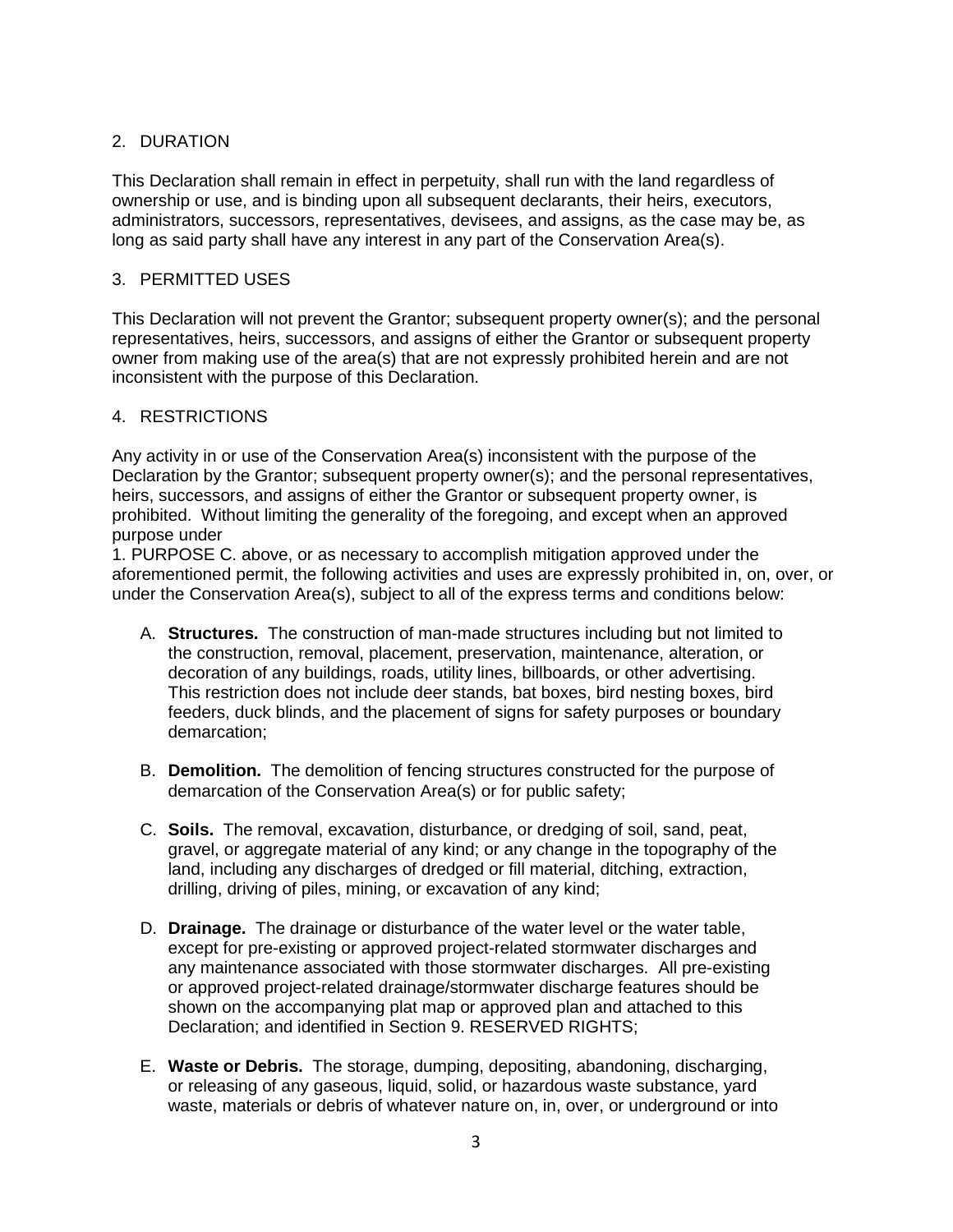surface or ground water, except for pre-existing or approved project-related stormwater discharges and any maintenance associated with those stormwater discharges;

- F. **Non-Native Species.** The planting or introduction of non-native species;
- G. **Herbicides, Insecticides and Pesticides.** The use of herbicides, insecticides, or pesticides, or other chemicals, except for as may be necessary to control invasive species that threaten the natural character of the Conservation Area(s). State-approved municipal application programs necessary to protect the public health and welfare are not included in this prohibition;
- H. **Removal of Vegetation.** The mowing, cutting, pruning, or removal of vegetation any kind; disturbance, destruction, or the collection of any trees, shrubs, or other vegetation, except for pruning, cutting or removal for:
	- 1) safety purposes; or
	- 2) control in accordance with accepted scientific forestry management practices for diseased or dead vegetation; or
	- 3) control of non-native species and noxious weeds; or
	- 4) scientific or nature study;
- I. **Agricultural Activities.** Unless currently used for agricultural or similarly related purposes, conversion of, or expansion into, any portion of the Conservation Area(s) for use of agriculture, horticulture, aquaculture, silviculture, livestock production or grazing activities. This prohibition also includes conversion from one type of these activities to another (e.g., from agriculture to silviculture). *[NOTE: THE FOLLOWING LANGUAGE SHOULD BE ADDED, AS APPROPRIATE FOR PROJECTS IN DESIGNATED BOG TURTLE COUNTIES: Corps approved management practices, including the introduction of livestock, for the purpose of maintaining bog turtle habitat, are not included in this prohibition.];*
- J. **Other:** Other acts, uses, excavation, or discharges which adversely affect fish or wildlife habitat or the preservation of lands, waterways, or other aquatic resources within the Conservation Area(s);
- K. Recreational use of ATVs, dirt bikes, motorcycles, off-road vehicles, or motor vehicle of any kind is prohibited in the "Conservation Area(s)".

#### 5. INSPECTION, ENFORCEMENT AND ACCESS RIGHTS

The Corps, and/or the PADEP, and its/their authorized representatives shall have the right to enter and go upon the Property, to inspect the Conservation Area(s) and take actions necessary to verify compliance with this Declaration. When practicable, such entry shall be upon prior reasonable notice to the property owner. The grantor grants to the Corps, the U.S. Department of Justice, and/or the PADEP, a discretionary right to enforce this Declaration in a judicial action against any person(s) or other entity(ies) violating or attempting to violate these restrictive covenants: provided, however, that no violation of these restrictive covenants shall result in a forfeiture or reversion of title. In any enforcement action, an enforcing agency shall be entitled to a complete restoration for any violation, as well as any other judicial remedy such as civil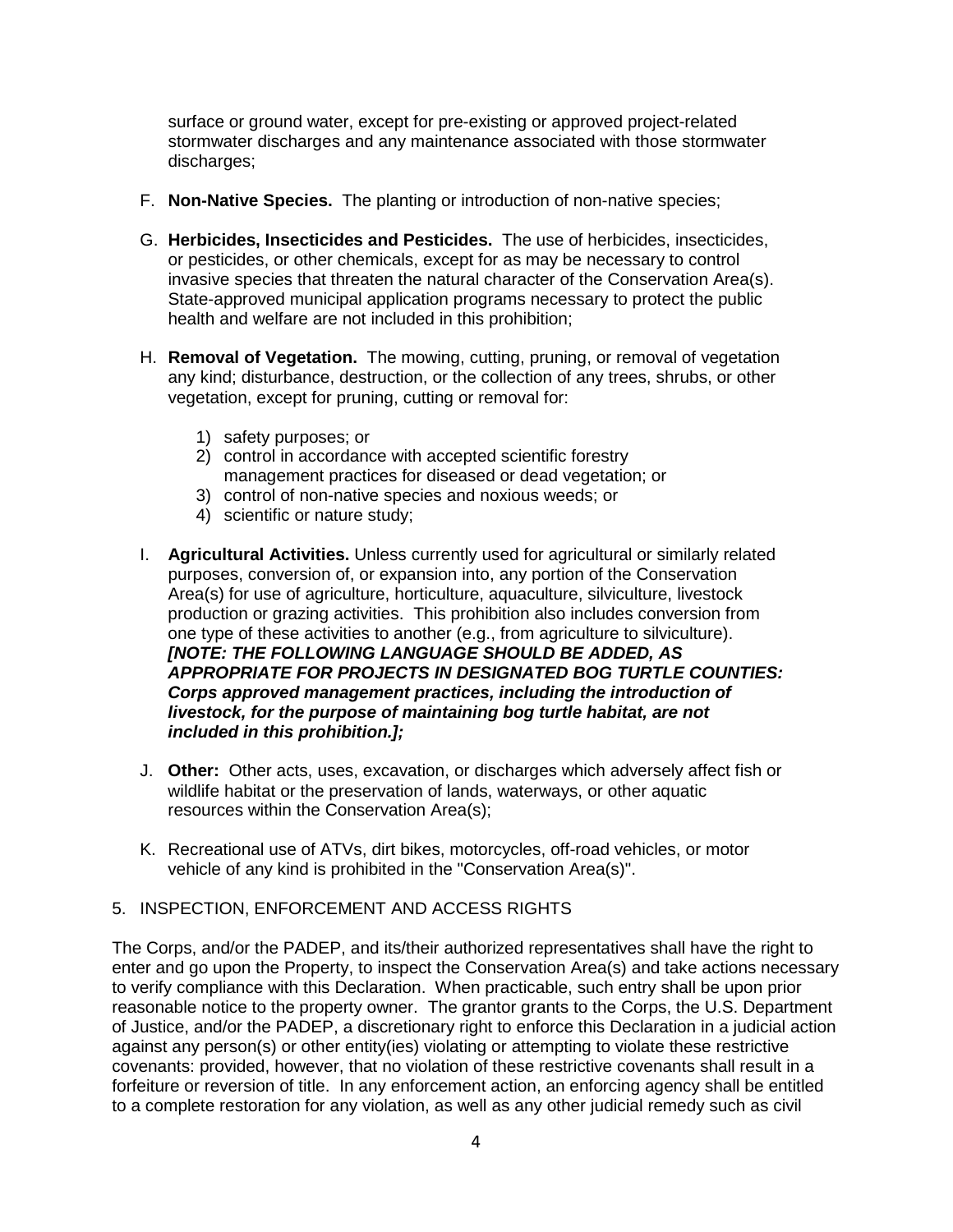penalties. Nothing herein shall limit the right of the Corps to modify, suspend, or revoke the permit.

# 6. RECORDING AND EXECUTION BY PARTIES

The Grantor agrees to record this Declaration in the Land Records of the county or counties where the Property is located and provide the Corps with proof of recordation prior to the start of the work authorized by the attached permit. Further, if anticipated activities in the Conservation Area(s) are agreed upon for future phases of the site, as spelled out in the "Reserved Rights", the Grantor must submit plans to the Corps and PADEP for review and approval prior to any work in the Conservation Area(s).

# 7. NOTICE OF TRANSFER OF PROPERTY INTERESTS

No transfer of the rights of this Declaration, or of any other property interests pertaining to the Conservation Area(s) or the underlying property it occupies shall occur without thirty (30) calendar days prior written notice to the Corps and the PADEP.

# 8. MODIFICATIONS

The restrictions contained in this Declaration are required by the attached Department of the Army Permit or verification letter for authorized use of said permit. There shall be no changes or alterations to the provisions in this Declaration without prior written approval from the appropriate District Commander of the Corps.

# 9. RESERVED RIGHTS

A. The Grantor and any holders of easements or other property rights for the operation and maintenance of pre-existing or project-related structures or infrastructure such as roads, utilities, drainage ditches, or stormwater facilities that are present on, over or under the Conservation Area(s) reserve the right, within the terms and conditions of their permits, their agreements, and the law, to continue with such operation and maintenance. All pre-existing or approved projectrelated structures or infrastructure shall be shown on the accompanying plat map or approved plan and attached to this instrument.

If the authorized project requires any related or unanticipated infrastructure modifications, utility relocation, drainage ditches, or stormwater controls within the identified Conservation Area(s), or if situations require measures to remove threats to life or property within the identified Conservation Area(s), said activities must be approved in writing by the Corps subject to terms and conditions set forth in the written approval. Approval is subject to the Corps' sole discretion. If approved, said activities must be identified on amended Exhibits A and B and must be recorded and specifically noted as an "amendment" and copies of the recorded amended Exhibits must be provided to the Corps and PADEP within 60 days of Corps approval. Approval of said activity by the Corps is in addition to any Clean Water Act, Section 404 permit, or other authorization, which may be required in order to legally implement said activity. The Grantor accepts the obligation to place any other responsible party on reasonable prior notice of their need to request such Corps approval.

# 10. SEVERABILITY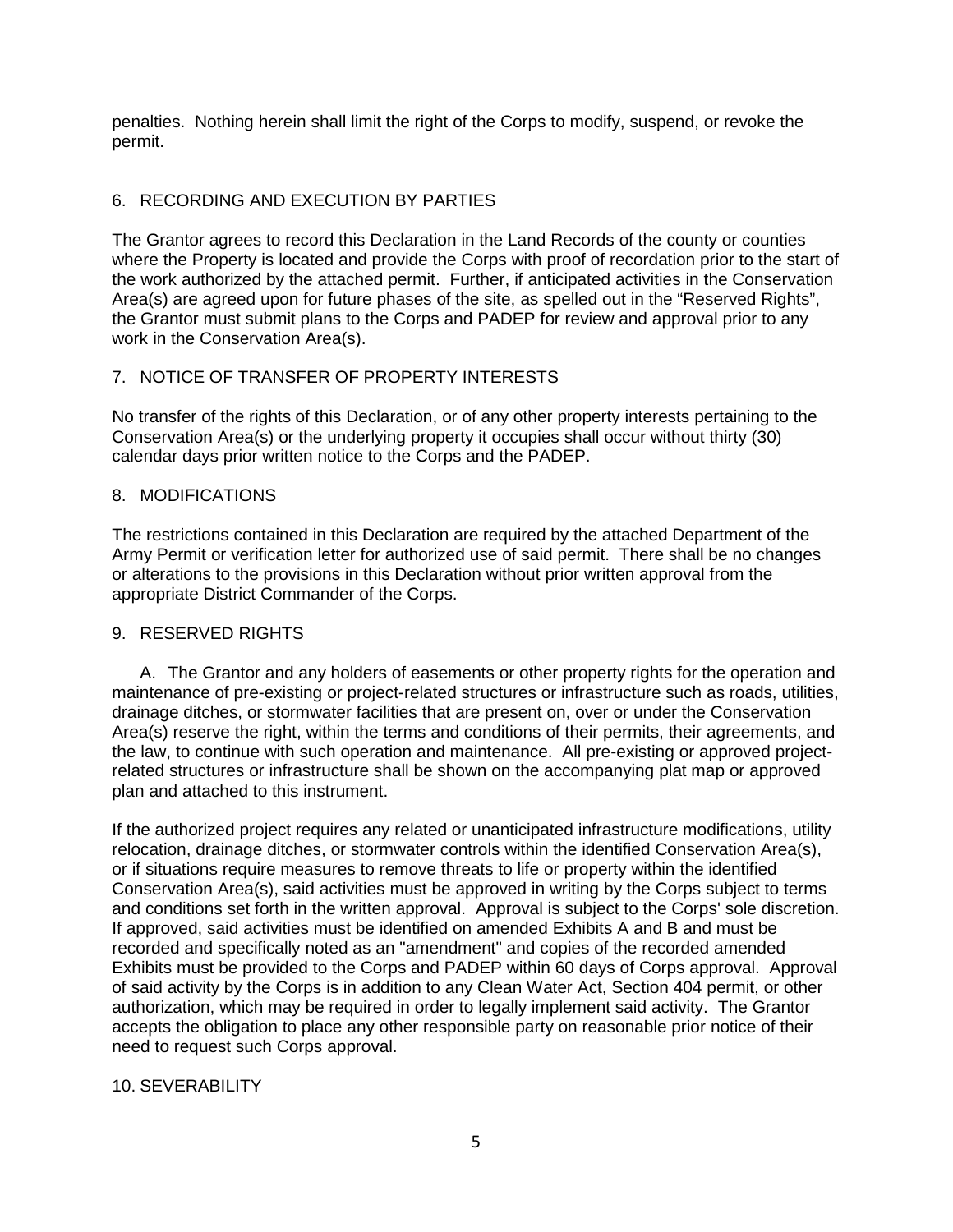If any portion of this Declaration, or the application thereof to any person or circumstance, is found to be invalid, the remainder of the provisions of this instrument, or application of such provision to persons or circumstances other that those as to which it is found to be invalid, as the case may be, shall not be affected thereby.

### *[THE FOLLOWING TWO SECTIONS (11. MITIGATION AND 12. CONSENT OF LENDER AND TRUSTEE) SHOULD BE INCLUDED ONLY WHEN APPLICABLE.]*

#### 11. MITIGATION

If the work required by a mitigation plan, including maintenance or remedial work, under the Department of Army permit for the authorized project occurs within the Conservation Area(s), then the Grantor is allowed to construct the mitigation work in accordance with the authorized mitigation plan, a copy of which is incorporated by reference.]

#### *[IF GRANTOR HAS A MORTGAGE OR OTHER LEGAL ENCUMBRANCE ON THE PROPERTY, THE DECLARATION MUST INCLUDE A COMPLETED VERSION OF THE FOLLOWING:]*

# 12. CONSENT OF LENDER AND TRUSTEE

| Grantor is the maker of a note dated                                                   | secured by a deed of trust dated                            |  |  |
|----------------------------------------------------------------------------------------|-------------------------------------------------------------|--|--|
| from the Grantor to                                                                    | as trustees and either of                                   |  |  |
| whom may act, recorded in the Clerk's office in Deed Book                              | at page                                                     |  |  |
| , for the benefit of                                                                   | Bank (The "Deed of Trust.").                                |  |  |
|                                                                                        | as trustees, join herein for the sole purpose of            |  |  |
| subordinating the lien, dignity and priority of the Deed of Trust to this Declaration. |                                                             |  |  |
|                                                                                        | Bank joins herein for the sole purpose of consenting to the |  |  |
| trustee's actions.                                                                     |                                                             |  |  |

IN WITNESS WHEREOF said GRANTOR has executed this Declaration the day and year first above written.

> *[COMPANY OR GOVERNMENT ENTITY NAME OF GRANTOR, IF APPLICABLE] (Please print)*

\_\_\_\_\_\_\_\_\_\_\_\_\_\_\_\_\_\_\_\_\_\_\_\_\_\_\_\_\_\_\_\_\_

BY: \_\_\_\_\_\_\_\_\_\_\_\_\_\_\_\_\_\_\_\_\_\_\_\_\_\_\_\_\_ *[TITLE OF OFFICER OF GRANTOR ENTITY, OR GRANTOR'S NAME, IF AN INDIVIDUAL] (Please print)*

COMMONWEALTH OF PENNSYLVANIA: : SS COUNTY OFClick here to enter text.: :